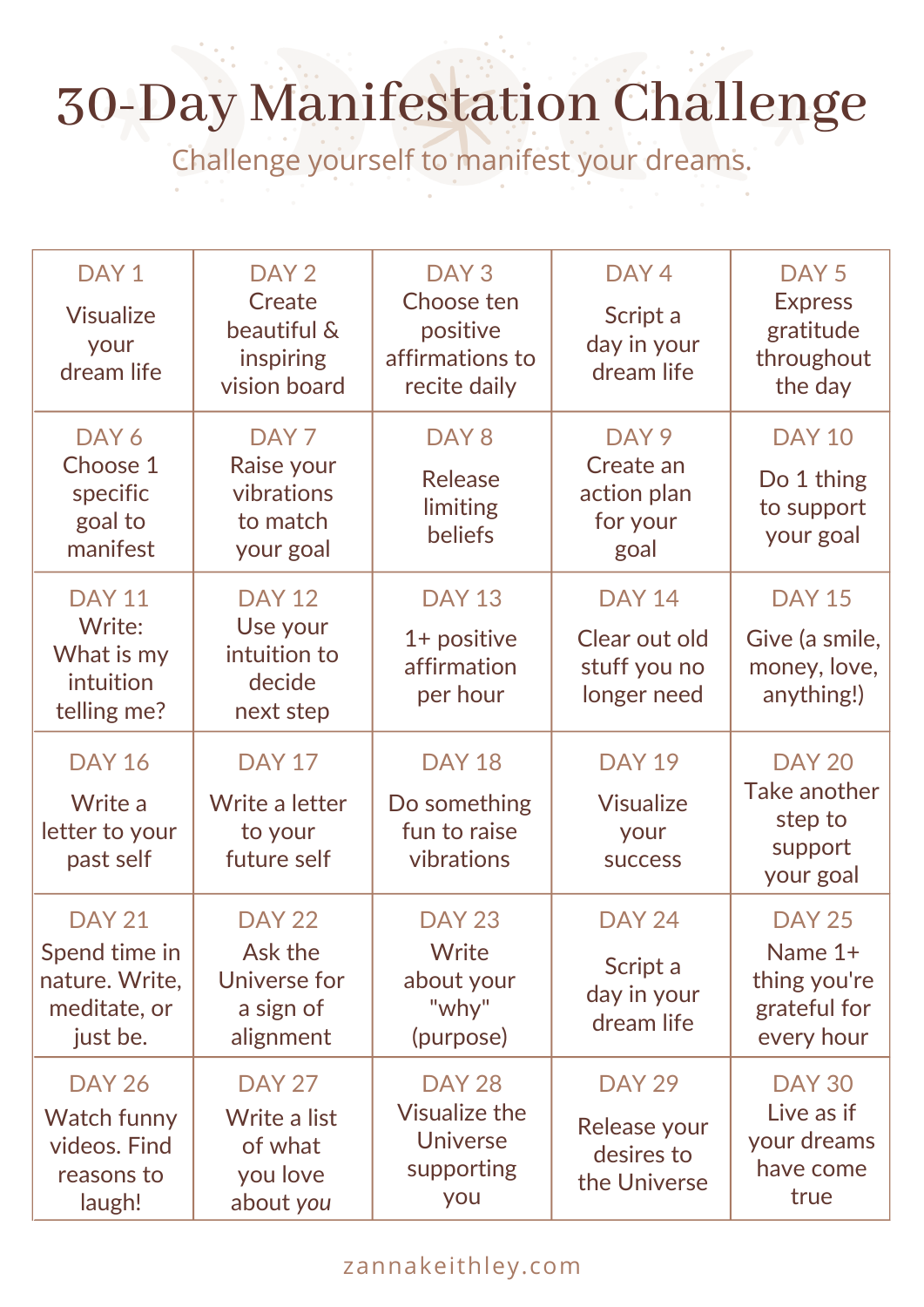# Challenge Tracker

| <b>DAY</b>     | NOTES | <b>DONE?</b> |
|----------------|-------|--------------|
| $\sim$         |       |              |
| $\overline{2}$ |       |              |
| 3              |       |              |
| $\overline{4}$ |       |              |
| 5              |       |              |
| 6              |       |              |
| $\overline{ }$ |       |              |
| 8              |       |              |
| 9              |       |              |
| 10             |       |              |
| 11             |       |              |
| 12             |       |              |
| 13             |       |              |
| 14             |       |              |
| 15             |       |              |

#### zannakeithley.com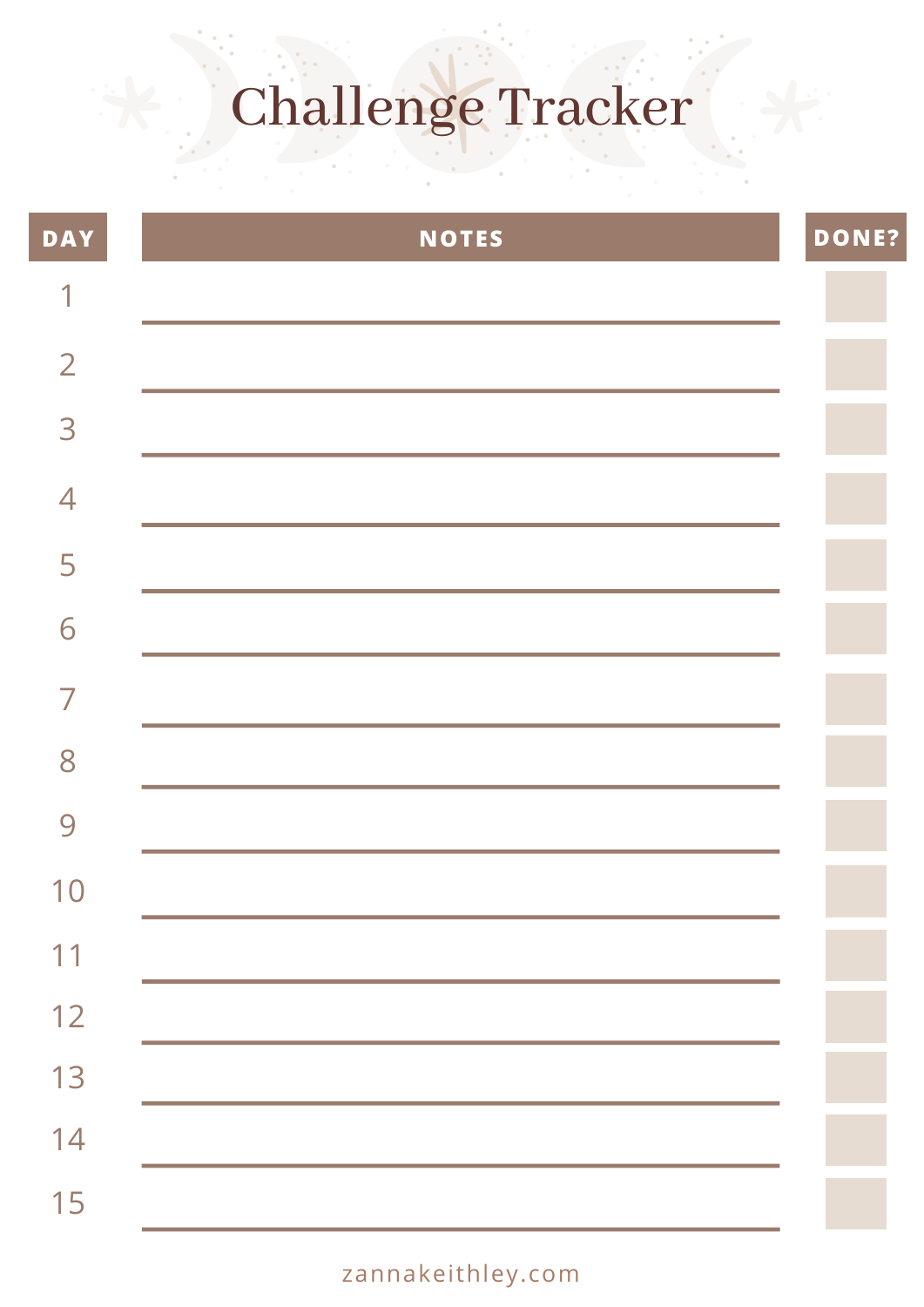# Challenge Tracker

| <b>DAY</b> | <b>NOTES</b> | <b>DONE?</b> |
|------------|--------------|--------------|
| 16         |              |              |
| 17         |              |              |
| 18         |              |              |
| 19         |              |              |
| 20         |              |              |
| 21         |              |              |
| 22         |              |              |
| 23         |              |              |
| 24         |              |              |
| 25         |              |              |
| 26         |              |              |
| 27         |              |              |
| 28         |              |              |
| 29         |              |              |
| 30         |              |              |

#### zannakeithley.com